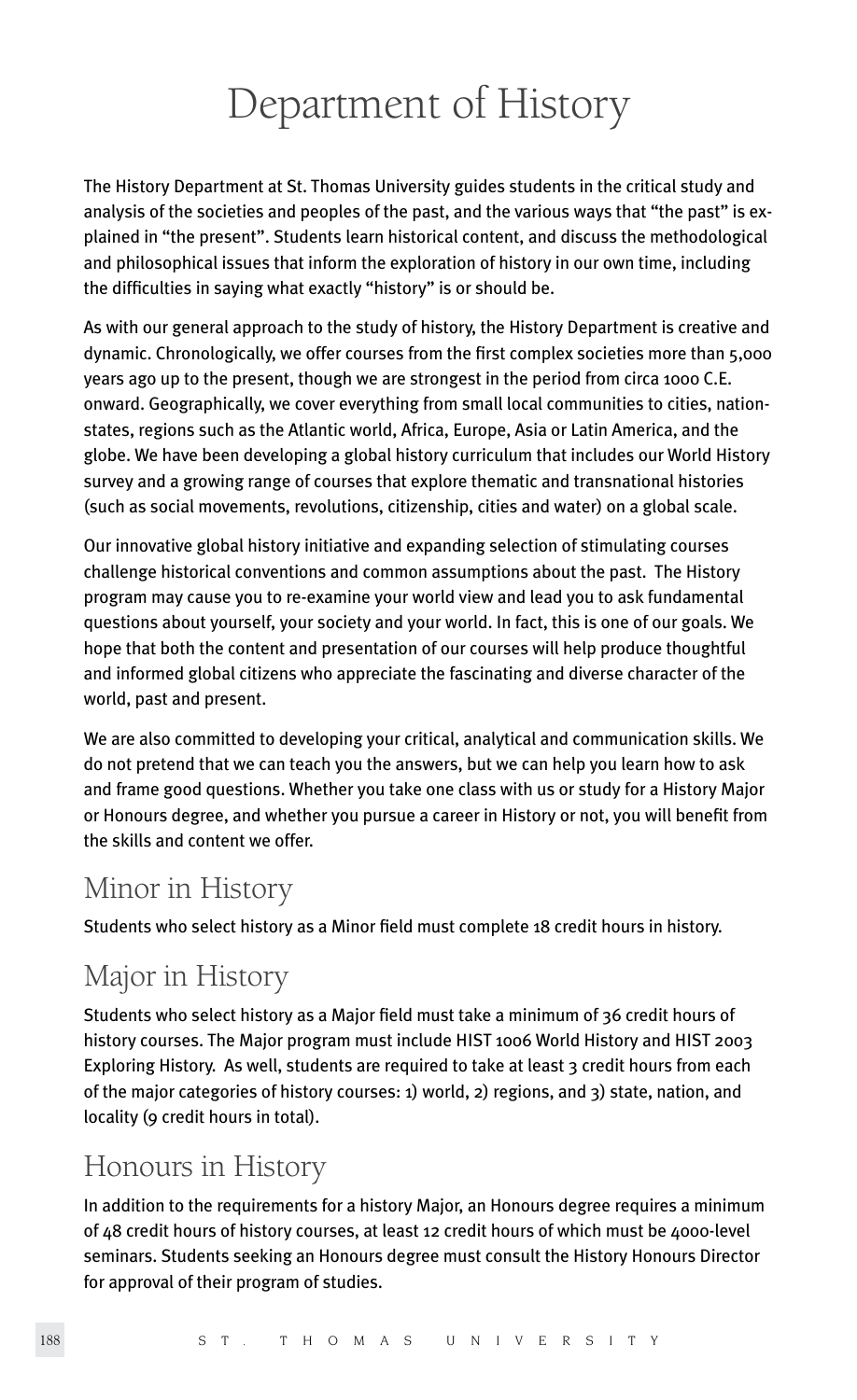#### **Course Numbering**

History 1006 serves as an introduction to the discipline of history and its expectations at the University level. 2000-numbered courses indicate an intermediate level of historical investigation taught from several different perspectives; at this level students will be expected to learn basic skills of conducting historical research and constructing written historical arguments. 3000-numbered courses indicate a more advanced and more concentrated level of historical investigation. 4000-numbered courses designate seminars and are taught at an advanced level of historical investigation, presentation, and criticism.

*NOTE: Since third and fourth-year history courses build on the skills acquired in HIST 1006and HIST 2003, we recommend that these courses be taken in the first two years of the degree. Although first-year students may enroll in 2000-level courses, we encourage them to begin the study of history with HIST 1006 World History*

### **World**

#### **HIST-1006. World History**

This course provides an overview of world history, from earliest times to the present. Major themes include human relationships with the environment, cultural exchanges between peoples, and the interconnectedness of the human experience.

#### **HIST-2023. World History: 20th Century to World War II**

This course will provide students with an overview of the history of the 20th century up until the conclusion of the Second World War. Major events and themes include the two world wars; the Russian revolution; imperialism and nationalism in Asia, Africa and Latin America; the emergence of the United States as the world's pre-eminent power; and struggles for political participation by workers and women. Prerequisite: At least 6 credit hours in History courses at St. Thomas University.

#### **HIST-2053. World History Since the Second World War**

This course examines developments in world history since the Second World War, such as the emergence of the Cold War, decolonization, the growth of American power and struggles for human rights. It also explores the consequences of urbanization, demographic growth, technological change, and environmental degradation.

#### **HIST-2103. The Material World: History Through Things**

This course examines themes in world history through the use and study of material objects. Histories of everyday materials and objects allow us to examine diverse issues such as the environment, history, technology, and culture. In general, historians have relied primarily on text-based sources and this course will explore the role and use of material objects in doing history. We will examine theoretical approaches to material history as well as survey the historical literature of this branch of study.

#### **HIST-2453. History of the United Nations (PEAC)**

The United Nations represents the first serious effort toward an international government. History of the United Nations examines the evolution of this unique international body from its creation in 1945 to the present. It seeks to understand how the United Nations has shaped world history, what its low and high points have been, and what its challenges and potential are in the twenty-first century.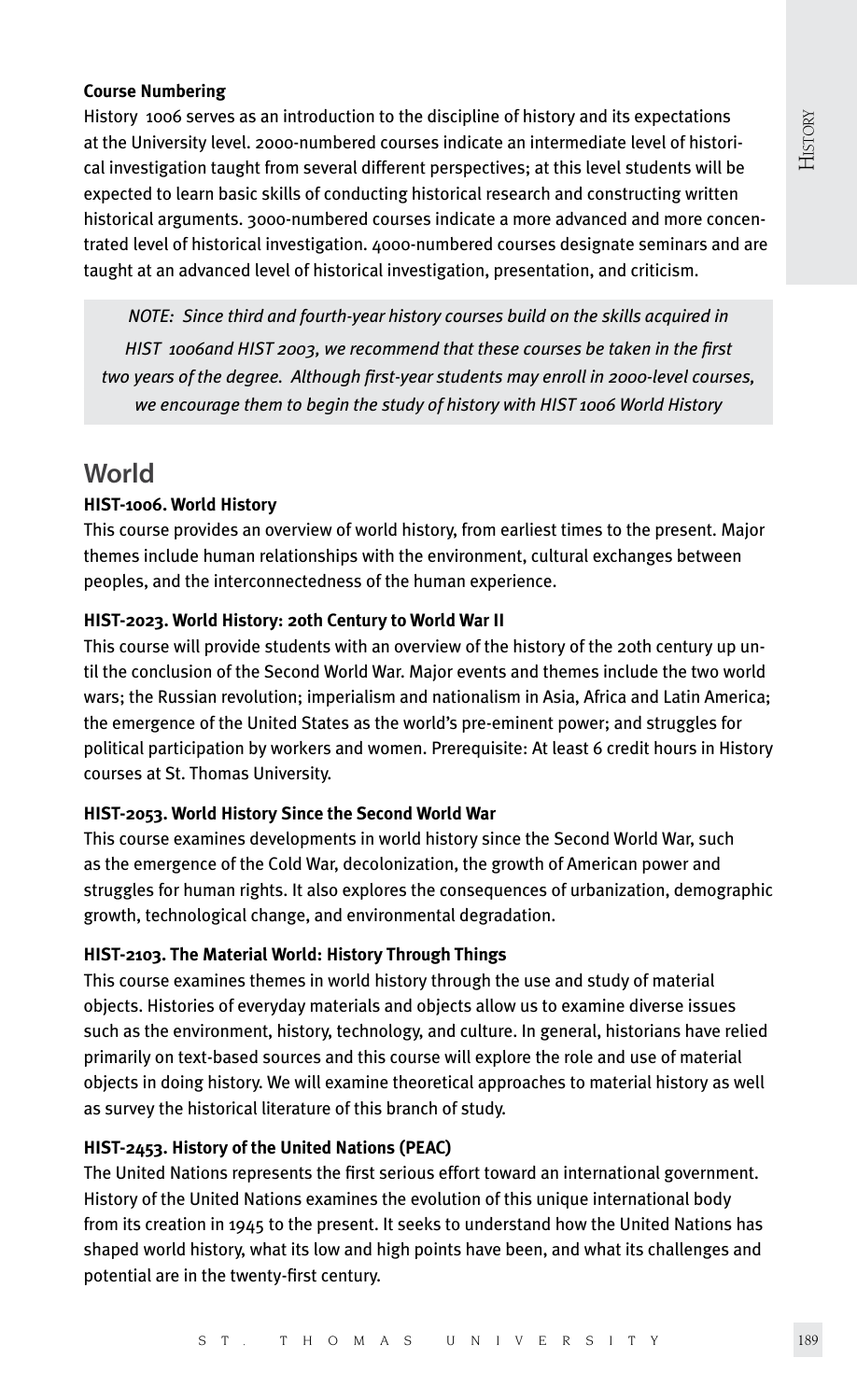#### **HIST-2553. History of the Islamic World to the Ottoman Empire**

This course provides a basic introduction to Islamic societies in their formative centuries. We will explore how the Muslim umma first emerged, developed and ultimately established itself as a unifying yet far from monolithic ideal, linking different peoples across the globe. Our focus will be on comprehension of historical experiences and relations between peoples rather than on detailed analysis of religious beliefs.

#### **HIST-3053. Disability in History**

This course treats disability as a historical subject. It explores questions such as what it means to be disabled in various times and places, how people with disability lived their lives, how society at large conceptualized differences in physical ability and mental capacity, when and how disability intersected with other identity constructs, and the roles myth and religion played in all this.

#### **HIST-3173. The Global History of the Automobile**

This discussion-based course will introduce students to a global perspective on the history of the automobile, the technology that has arguably shaped the planet more than any other in the past century. The emphasis will be on the car's social and cultural history, rather than its technical evolution. Specific course themes will include automobile production and labour, car culture and the rise of global consumerism, the environmental impacts of automobile use and road building, and the implications of driving for modern citizenship. Prerequisites: 6 ch of history or permission of the instructor.

#### **HIST-3383. Slavery in World History, 1500-Present**

This course is designed to provide a comprehensive and comparative overview of slavery in Asia, Europe, the Middle East, Africa and the Americas from 1500 to the present. Upon completion of the course, students should have an understanding of the important events in world slave systems, the changes in the practice of historical forms of slavery, the similarities and differences between different slave systems, and an understanding of the historical background of modern-day slavery.

#### **HIST-3393. Gender and Empire**

This course explores the place of gender in the construction and preservation of empires through such topics as constructions of difference, motherhood and domesticity; civilizing missions and tourism; and contestations of power. This course operates from the premise that empires are never static: subjects in different imperial contexts, in various cases, resisted, thwarted, or reconfirmed colonial regimes.

#### **HIST-3403. Water and World History**

This course examines the significance of water to human history, beginning with early agricultural societies and the development of hydraulic empires in Africa and Asia. It explores how humans have sought to manage water for agriculture, urban consumption, industry, and other purposes, and it considers the social, cultural, political, and environmental consequences of these developments. It gives particular attention to the extraordinary developments of the 20th century and the significance they hold for environmental change, human welfare, and international conflict. Prerequisite: HIST 1006 or permission of the Instructor.

#### **HIST-3413. Citizens and Citizenship in World History**

This course will explore concepts, practices and themes related to citizenship and nationalism on a selective global scale since c. 1780. The majority of the course will focus on the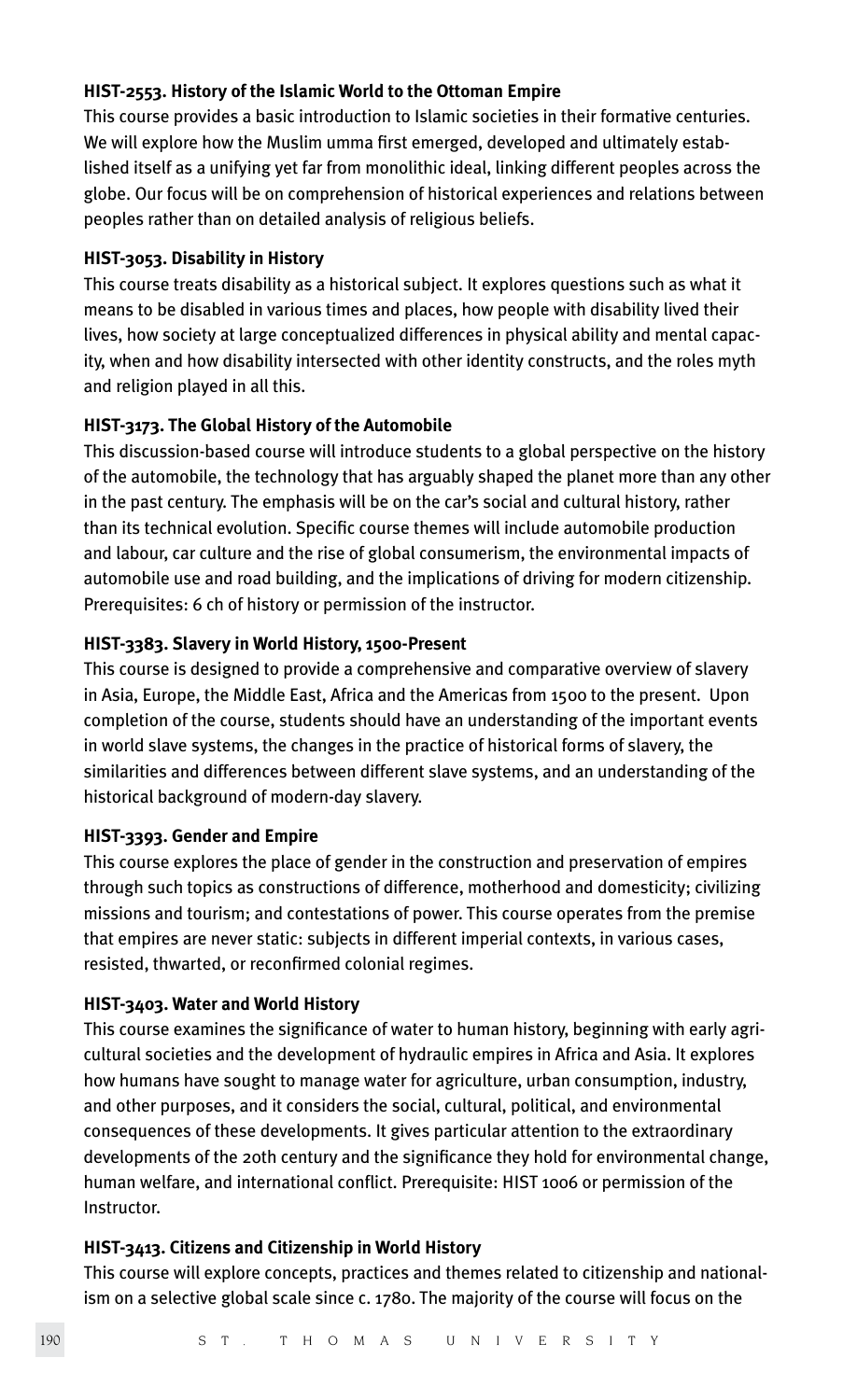History

period from 1780 to 1940, though classes in the latter part of the course will examine conceptions of citizenship since c. 1940. Themes to be explored include citizenship and the tension between duties and rights; the struggle for recognition and rights; the regulation of new social classes and groups; attempts to control the exuberance of youth; the body and physical health; gender and citizenship; race, ethnicity and "otherness"; nationalism and imperialism; human rights; and the "rights revolution".

#### **HIST-3423. Agriculture in World History**

This course examines the significance of agriculture to world history from the early domestication of crops and animals to the present. It explores the different locales in which agriculture emerged, and the impact of agriculture on human lifestyles and on the environment over time. As well, it considers the growth of human reliance on a relatively narrow array of foodstuffs and the consequences of the application of industrial techniques to the production of food. Prerequisite: HIST 1006 or permission of the Instructor.

#### **HIST-3463. Rivers in World History**

This course explores the significance of rivers in world history. It examines rivers as geological agents and the biological habitats rivers create. It investigates the role of rivers in sustaining trade networks and explores changing transportation technologies. It considers the role of rivers in the development of early agricultural societies and hydraulic empires. It also studies the fit between rivers and urban growth and sanitization; colonial cartography and exploration; industrial development; nationalism; tourism; and environmentalism.

#### **HIST-3473. Frontiers in World History**

This course examines how societies have imagined, represented, and interacted around socalled "frontiers" in world history. It explores places where trade, migration, conquest, and other cultural exchanges have had a profound impact on societies and even produced new cultural configurations. No prerequisites.

#### **HIST-3503. Social Movements That Have Changed the Modern World**

This course examines social movements of the post World War II period, such as struggles of national liberation, movements against racism, militarism, and the proliferation of nuclear weapons, the emergence of a youth counter-culture, struggles for women's rights, indigenous people's rights, grassroots democracy, on behalf of the poor and disempowered, in defence of the environment, and against neo-liberal globalization. The course considers the historical roots of various movements as well as the context of their emergence, their scope, the continuities and discontinuities among them, and their impact on today's world.

#### **HIST-3563. History of Western Feminism**

This course will examine the development of "feminism" and movements for women's rights and/or liberation in western countries from the 19th century to the present. The course will compare feminism in the United States with movements in Canada, Britain, and western continental Europe, and will question why feminism has taken on different characteristics in different nations and regions, and among different races and classes. Students who have taken HIST 3566 are excluded from this course.

#### **HIST-3763. Modern Sport in World History**

This discussion-based course explores the global impact of modern sport from c. 1850 to the present. It focuses upon the diffusion of sports such as soccer, cricket, and baseball and the manner in which such sports were resisted or appropriated by communities throughout the world. The course examines the political, social, and cultural significance of modern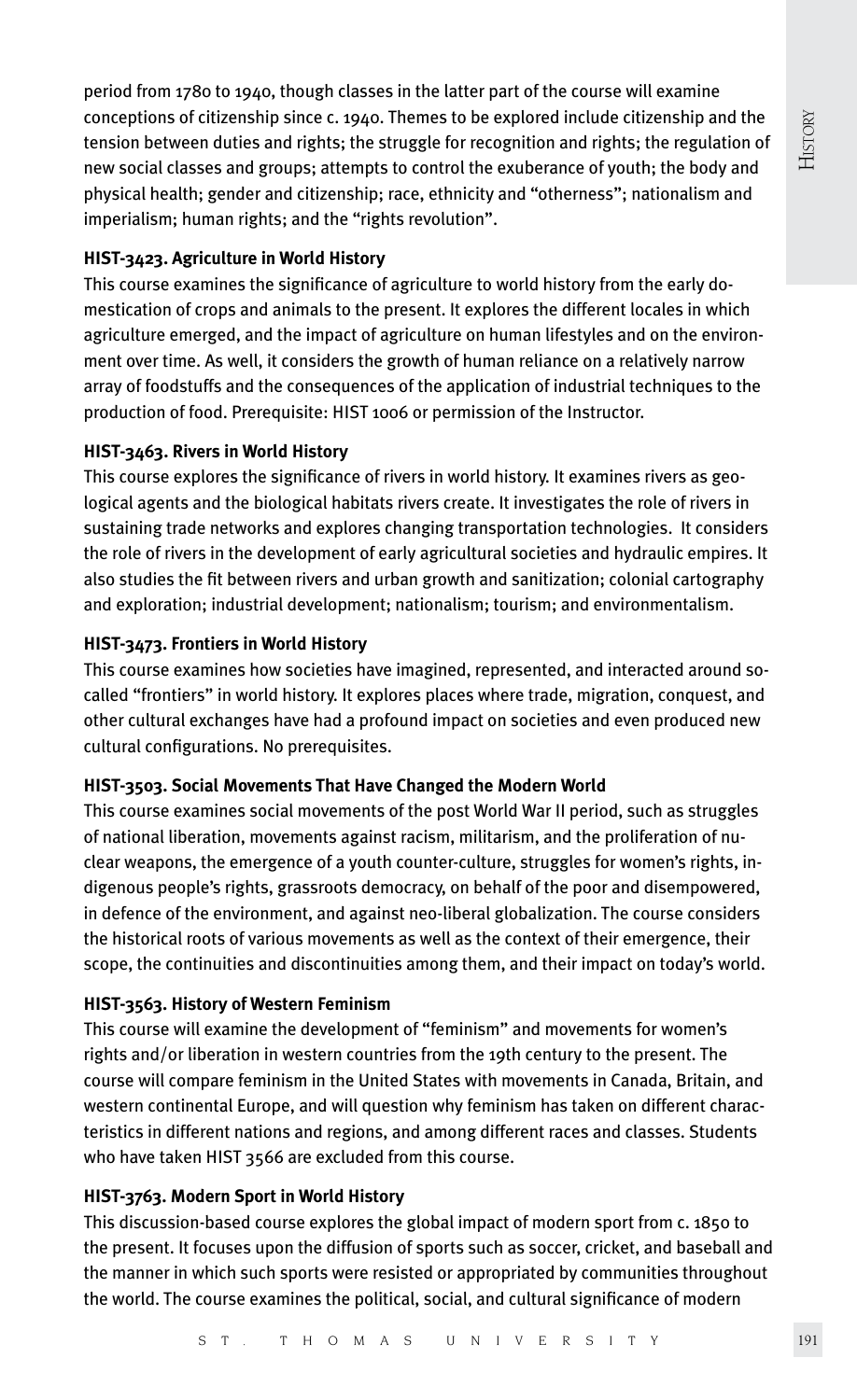sport rather than the intricate details of individual athletes or teams. Prerequisite: At least 9 credit hours in History courses at STU or permission of the instructor.

#### **HIST-3783. Film and History**

Explores the relationship between film and history, paying close attention to film as an historical artifact and film as a means of historical interpretation. In studying films produced primarily in North America, Latin America, and Europe, students in this course will be asked to develop a vocabulary of film, and to try to analyse the meaning and significance of film, both as artifact and interpretation. Writing will require that students make their own arguments about how we should understand the complicated relationship between visual media and history.

#### **HIST-3863. Modern Tourism in World History**

This discussion-based course examines the global impact of tourism from c. 1850 to the present. Sample topics include imperialism and travel narratives, the age of the Grand Tour, the development of a tourism infrastructure (roads, advertising initiatives, travel agencies), the rise of theme parks such as Disneyland, and ecotourism. Our chief concern will be to contextualize and evaluate the positive and negative effects (economic, cultural, social, environmental, etc.) that the tourism industry has had on a variety of local communities throughout the world. Prerequisite: At least 9 credit hours in History courses at STU or permission of the instructor.

#### **HIST-3943. Genocide in Twentieth-Century History**

The twentieth century remains the most violent period in history. Its global ramifications not-withstanding, genocide research continues to focus on the experience of particular nations and nationalities. By juxtaposing and examining such disjointed narratives across continents, this course hopes to bolster a critical understanding of what is no doubt the crudest aspect of human nature.

#### **HIST-3953. Portrayals of Jihad and Crusade: History, Memory and Film**

This course considers the diverse ways in which modern global audiences have come to understand histories of religious violence. Our focus will be on academic and popular interpretations of so-called jihad or crusade conflicts from the Middle Ages to the present. Print, electronic and film sources will be examined, reflecting a wide range of often conflicting viewpoints as they have evolved over time.

#### **HIST-3983. Imperial Byzantium, 600-1204 CE**

This course explores the early and middle periods of Byzantine history, from approximately 610 CE to the sack of Constantinople during the 4th Crusade in 1204 CE. During this era the Byzantine Empire was at the height of its power, exerting influence on the Balkans, the Near East, and Western Europe. We will examine Byzantine history in context, taking as our theme cross-cultural contact and medieval imperialism. Pre-requisite: 9 credit hours in History, or permission of the instructor.

#### **HIST-4026. Food in World History**

Food keeps us alive, serves as a marker of social status, a stimulator of exploration and trade, and a cause of conflict and war. This seminar is about the history of food production, consumption and culture world-wide. Participants explore the roles food plays in human societies, the social and cultural meanings of food and the ways foods travel from place to place. Equally, we consider food's presence, its absence and the impact of man-made and natural disasters on eating habits and food supplies. Prerequisite: Permission of the instructor.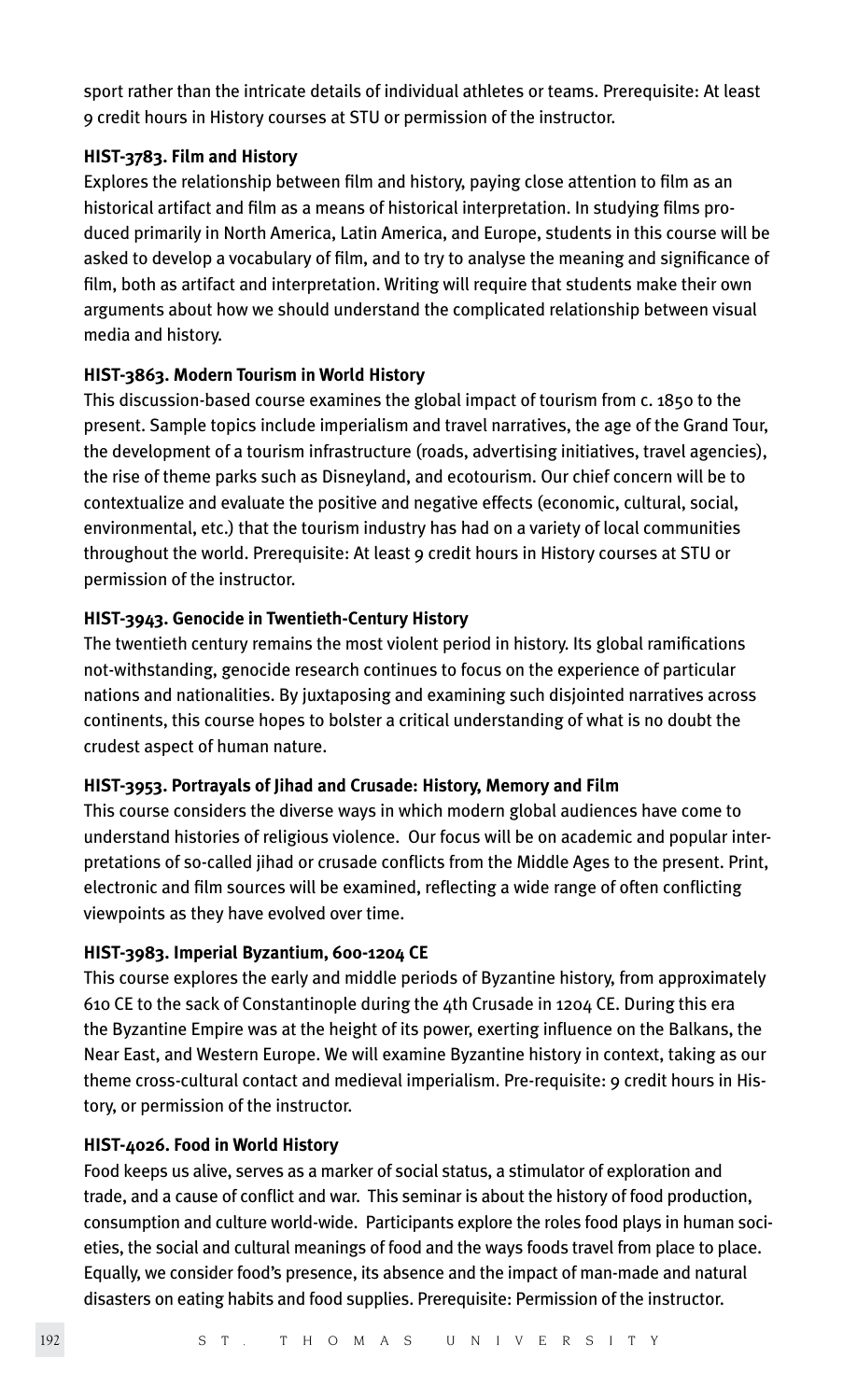#### **HIST-4106. Research Seminar in Material History**

This research seminar course examines the practices and products of doing history through things in a comparative and global perspective. Until recently, historians have relied heavily on written documents for evidence, and this course challenges that approach. This course will consider some of the methods used to write history using physical things, as well as the varied literature produced by the study of material culture. Participants will produce a historical research paper based on significant use of material objects.

#### **HIST-4126. Topics in Global History**

This course will examine specific themes in global history. The topics will change from year to year, but might include issues such as the role of cities in history, the rise and fall of peasantries, patterns of migration, the emergence of global institutions, cultural and material exchanges, and the possibilities of a global environmental history.

#### **HIST-4136. Historians and World History**

This seminar course examines the writing of world history. It considers the growth of the field, some of the main scholars who have written world histories, and the conceptualizations which have informed their writing. Prerequisite: HIST 1006.

#### **HIST-4826. Popular Culture and Postcolonial Legacies in Canada, Australia and New Zealand**

This seminar discussion course examines the tensions at play in Canada, Australia and New Zealand in the post-World War II era as these settler societies attempted to navigate the awkward cultural tensions that arose in light of the demise of the British Empire. Through a comparative approach we will examine the ways in which expressions of national identity were manufactured and contested as competing interests sought to redefine membership in these national communities. Prerequisite: Permission of the instructor.

#### **HIST-4866. Tourism in History**

This seminar course examines the history of some of today's most popular tourism destinations. It explores the cultural, political, social, economic and environmental dynamics of tourism by assessing tourists' motivations, tourism promoters' aims, and the impact of tourism on local communities. Prerequisite: Permission of the instructor.

#### **HIST-4903. Independent Study**

With the approval of the Department, students (normally Honours candidates) may undertake a one-semester course of independent study. Such a course is to be undertaken under the direction of a member of the History Department and must result in at least one scholarly paper. Application to take an independent study course must be made to the Director of Honours. The application must include a written proposal indicating the reason for doing an independent study, as well as a description of the specific area of interest, a statement of research topic, and a preliminary bibliography. In order to complete their degree requirements, students may request that an independent study be considered as an alternative to an Honours seminar.

#### **HIST-4946. Genocide in World History**

Genocide is a modern concept, but its practice is ancient. From the extinction of the Neanderthals to the sacking of Carthage to the colonial settlements in the New World, Homo Sapiens have engaged in exterminatory violence. In the twentieth century, the many one-sided killings make it self-evident that annihilationist mindsets have yet to disappear. Genocide in World History, a full-year course, studies such mass atrocities by exploring the various factors behind History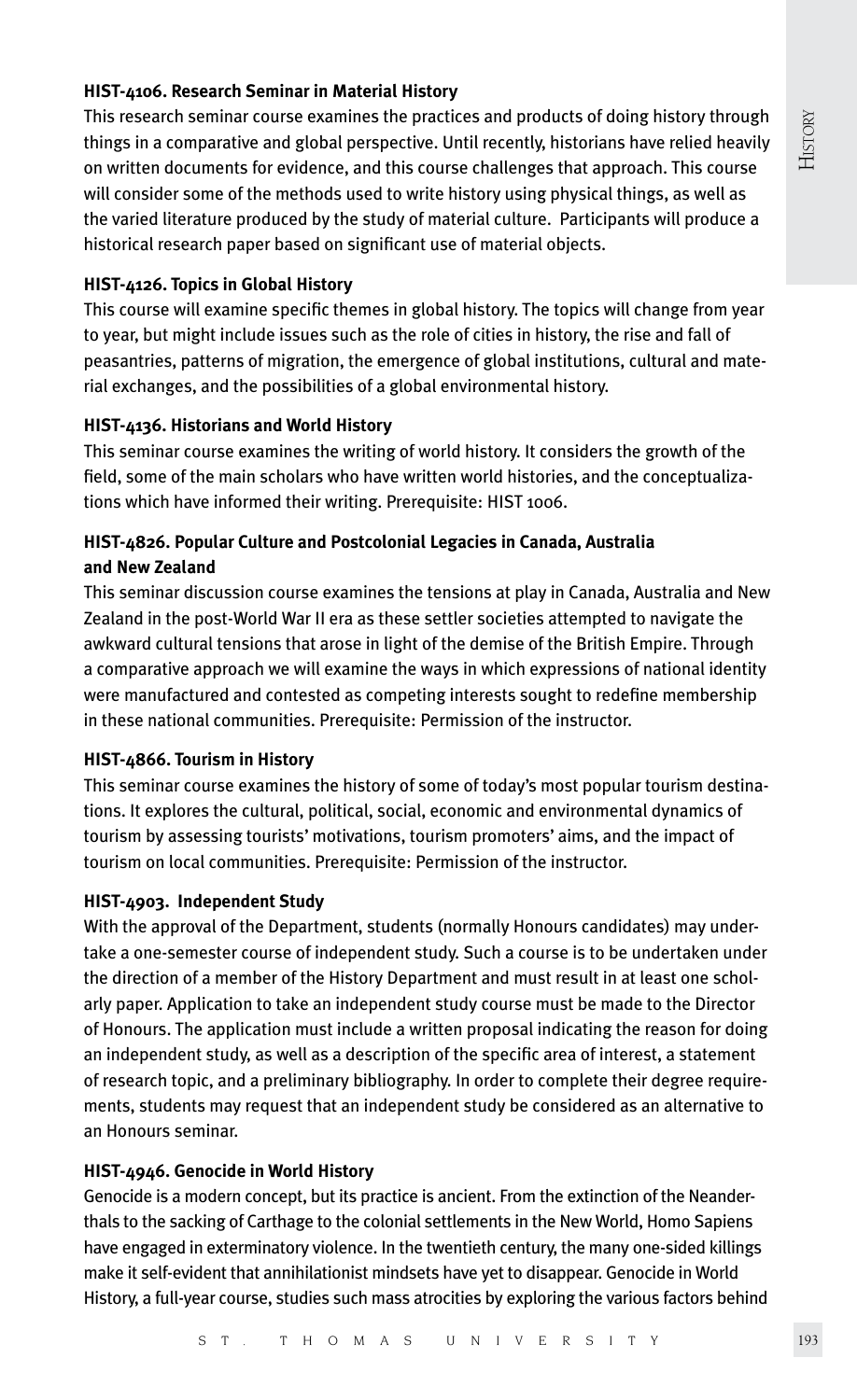human intolerance, among them religious, racial, ethnic, national, economic, and environmental. Format: weekly group presentation on readings followed by class discussion. Students who have taken world history courses, including HIST- 3943 Genocide in Twentieth-Century World History, are particularly encouraged.

### **Regions (Africa)**

#### **HIST-2113. Famine and War in the Horn of Africa**

This is a course on the history of Northeast Africa, with a focus on Ethiopia, the most populous country in the region. Northeastern Africa, commonly known as the Horn of Africa, consists of Somalia, Djibouti, Eritrea, Ethiopia, and Sudan. Designed with history and nonhistory Majors in mind, the course will explore major landmark events in the history of this region from antiquity to the present.

#### **HIST-2133. Precolonial Africa**

Precolonial Africa explores the history of Africa up to the nineteenth century. Topics covered include Africa's place in hominid evolution, Africa's contribution to the Neolithic revolution, rise of the states versus stateless societies, traditional religion versus world religions, coastal societies versus inland societies, long-distance trade and the rise of empires, and domestic slavery versus transoceanic slavery and their effects on development. The objective is to challenge stereotypic notions about precolonial African societies, to contribute to students' understanding of Africa's place in early world history, and to introduce students to some of the key historiographical debates on precolonial African history. Students cannot receive credit for both HIST 2136 and HIST 2133.

#### **HIST-2143. Modern Africa**

Modern Africa surveys the history of Africa from the nineteenth century to the present. The course focuses on three major topics: the scramble for Africa and the partition, European colonial rules, and the assessment of the post-independence era. Subtopics include missionaries and explorers, occupation and forms of resistance, settler colonies versus nonsettler colonies, nationals and war for independence, post-independence successes and challenges, the Cold War and the War on Terror, and globalization and the fading significance of the nation state. The objectives for this course are to challenge stereotypic notions about contemporary Africa, to contribute to students' understanding of Africa's place in the modern world, and to introduce students to some of the major historiographical debates on modern African history. Students cannot receive credit for both HIST 2136 and HIST 2143.

#### **HIST-3193. Northeast Africa Since the 19th Century**

Northeastern Africa, commonly known as the Horn of Africa, consists of Somalia, Djibouti, Eritrea, Ethiopia, and Sudan. As the most populous country in the region, Ethiopia will provide the natural focal point for the course. Designed with history and non-history Majors in mind, the course will focus on the history of the various twentieth-century socio-political crises in the Horn: famine, civil war, secession, irredentism, genocide, etc. Lecture and discussion will dominate class format.

### **Regions (Oceans)**

#### **HIST-3153. The Sahara World**

This course is designed to introduce students to the main events and themes that unite the societies and cultures of the Sahara, North Africa, and the Sudan/Sahel, from the earliest times to the present with a particular focus on the 15th-19th centuries. Upon completion of the course, students should have an understanding of the cultures of the Sahara, the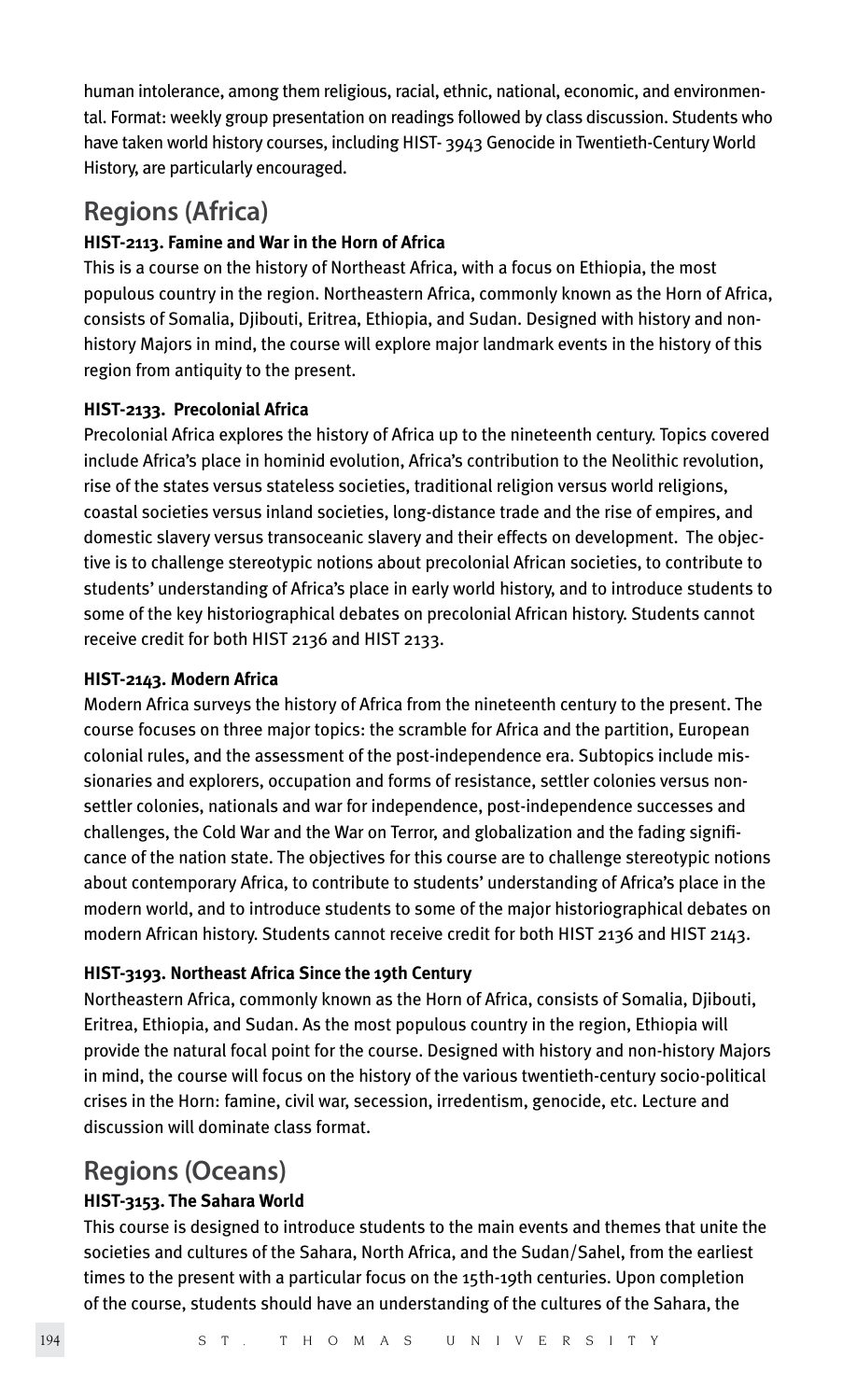important events of Saharan history, and the role of the Sahara in world history.

#### **HIST-3203. The British Atlantic World (1500-1800)**

 This course explores the social, political, and economic parameters of the Atlantic World from roughly 1500 to 1800. The course centres on the British experience of the Atlantic through a comparative and trans-national approach. Particular attention will be drawn to the role of Atlantic Canada and its connection to the larger Atlantic World.

### **Regions (The Americas)**

#### **HIST-2433. Comparative History of North America**

This course is designed to acquaint students with broad developments in the history of North America. In the course of studying the North American continent, we will examine the experiences of contact between indigenous and immigrant cultures; the transmission of European ideas and institutions to the American hemisphere; the influence of the Atlantic system of commerce on regional economies; and the struggles of various peoples in the Americas to define themselves and others. Students will be asked to draw connections between major events and occurrences, and to try and find coherence in distance, contemporaneous events.

#### **HIST-2613. Latin America: Colonial Period**

This course surveys three centuries of Latin American history from first contacts between the Spanish and Native American civilizations to Latin American revolutions for Independence. Major themes include various types of relations between the founding peoples and the development of colonial social, political, economic, and religious institutions.

#### **HIST-2623. Latin America: Modern Period**

This course surveys the history of Latin America from post-Independence to the recent past. Major themes include the struggles of early nationhood, modernization, imperialism, twentieth-century social change, and social revolutions.

#### **HIST-3613. Gender and Power in Latin American History**

Why did the Cuban revolution set out to create a 'new man'? How did Eva Perón become the world's most powerful first lady? Why have women led most human rights movements in Latin America? These are some of the questions to be explored in this course which examines historical relationships between men and women and ideas about masculinity and femininity in Latin America.

#### **HIST-3773. Urban North America**

Addresses developments within and among North American cities and explores changes in the conception of cities in North American thought and culture. We will study the lives of urban dwellers and chart shifts in the way people organized their lives in cities. Major themes for this course include the changing physical structure and form of cities over time, processes of urbanization and suburbanization, city planing and reform movements, the economics of cities, urban institutions, urban populations, and city politics. In our investigation of Urban North America, we will ask: does the border make a difference?

#### **HIST-3823. History of Here: From the Pleistocene to The Present**

This course examines the history of the Gulf of St. Lawrence region, broadly conceived, from 15,000 BCE to the present. It considers the ways that people have organized their lives in this region, in global contexts, and the consequences of the choices they have made.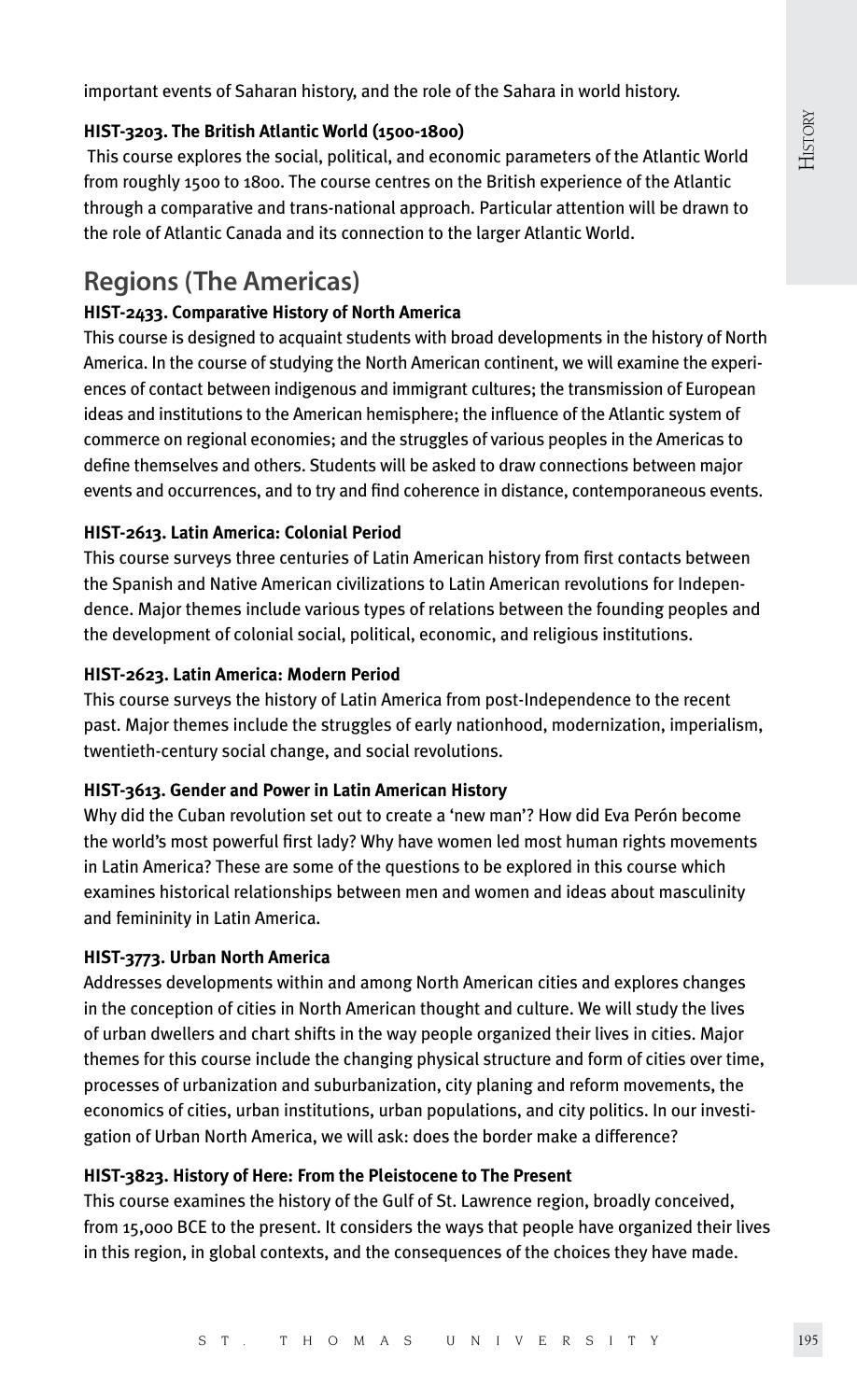#### **HIST-4606. Twentieth-Century Latin America (Honours Seminar)**

A study of political and social developments in Latin American republics during this century. Topics to be discussed will include the social revolutions and political leaders of this part of the Third World.

### **Regions (Asia)**

#### **HIST-2173. Modern Asia**

This course surveys the history of Asia from c. 1500 to the present, though it may focus on one part of Asia (East Asia, South Asia, Southeast Asia, etc.) more than another. It examines the richness and complexity of Asian societies and Asian engagement in the making of the modern world.

#### **HIST-3123. Student Movements in East Asia**

This course will delve into the world of the student movements in Korea, Japan and China during the twentieth century, examining the social, economic and political environment in which student rebellion flourished, and how it affected student dissidence. It will address the key issues student activists struggled with, such as democracy, nationalism, colonialism, human rights, and corruption, within their distinct contexts. It will also discuss the accomplishments of these student movements: to what extent have they had an impact - positive or negative - on China, Korea and Japan? Prerequisite: HIST 2173 or HIST 1006 or permission of the instructor.

#### **HIST-3163. Gandhi, India and the World, c. 1850 to Present (PEAC)**

Mohandas K. "Mahatma" Gandhi (1869-1948) is a towering figure in the history of India, but he is curiously global too. He lived on three continents, his ideas and practices combined influences and experiences that he gathered from different parts of the world via global networks, and his impact has long extended beyond the subcontinent's borders. Studying Gandhi's life and legend will allow the class to investigate themes relating to nationalism, colonialism, pacifism, non-violence, 'alternative modernity' and other topics or issues. The course will also explore Gandhi's fascinating legacy in postcolonial India and around the globe. It is recommended that students have at least 6 credit hours of history courses before taking this course.

#### **HIST-4146. Gandhi/ism**

This seminar course focuses on Mohandas K. "Mahatma" Gandhi (1869-1948). Gandhi was an important figure in the history of modern India and South Asia, but he was also a significant global or "world history" figure who lived in India, Britain and South Africa. Moreover, Gandhi drew on ideas from around the world, and since about 1920 movements and ideas associated with Gandhi have had considerable global influence. Studying Gandhi's life and legend will allow the class to investigate themes of nationalism, colonialism and imperialism in India and the British empire, but it is also possible to look at topics such as Gandhi's connections to global peace networks, social movements, environmental movements and the American civil rights movement.

### **Regions (Europe)**

#### **HIST-2033. Early Modern Europe**

This course provides an introduction to early modern European history from the end of the so-called "Middle Ages" to the era of the French Revolution (more or less the 15th to the 18th centuries). Students will study social, cultural, political, economic and other developments in order to better understand how societies we recognize today evolved from the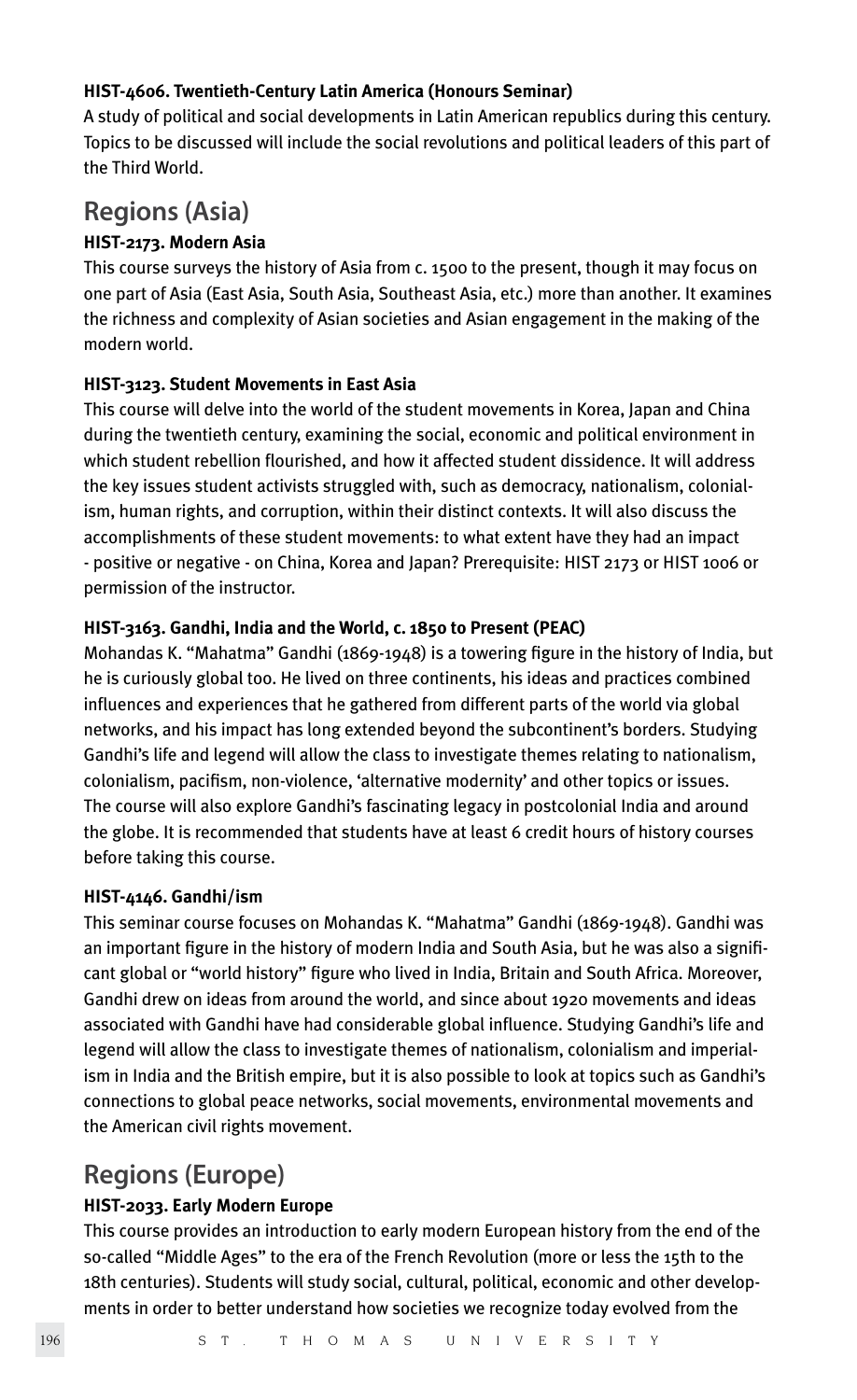rather different world of the late "Middle Ages." The course traces themes and topics such as religious belief, absolutist politics, interactions between majorities and minorities, the changing status of women, and Europe's place in an increasingly "global" setting.

#### **HIST-2043. Modern Europe**

An introduction to modern European civilization from the era of the French Revolution to the twentieth century. The course follows History 2033 chronologically but has no prerequisite. This course requires written assignments and emphasizes acceptable methods of historical research and writing.

#### **HIST-2206. History of the Middle Ages**

A survey of the imagined historical period between the fall of the classical Roman/Persian Empires and the emergence of an early modern state system. This course will range widely in its coverage, including glimpses of experience in parts of Africa and Asia as well as Europe. Special emphasis will be placed on social history and the use of primary sources to probe beyond simplified political narratives.

#### **HIST-3033. Gender in Early-Modern Europe**

Europe's early modern period (c. 1450-1800) was a time of political tumult, religious conflict, and seismic shifts in centuries-old institutions. The resulting social changes were profound; new roles emerged for men and women as new questions were asked and new norms evolved. This course takes a thematic approach to the changing lives of men and women, examining the role of gender in both the major events and the everyday realities of the period.

#### **HIST-3223. The Medieval Church**

This course deals with the history of the Church from the time of Gregory the Great in the sixth century to the end of the fifteenth century. For the most part we will deal with the Western Church, although there will be some treatment of the relations that existed with the East. The theme that will run throughout the course is that of the interaction between the Church and the society of this period. Among the topics that will be covered will be the Merovingian and Carolingian Church and the role of such leaders as Charlemagne, the Gregorian Reform Movement and the clash with the Emperor, the development and contribution to medieval society, the emergence of the pilgrimage and the crusade, the religious unrest of the later Middle Ages, and the growth of the medieval papacy.

#### **HIST-3263. European Social Policy in Comparative Perspective**

This course traces the development of social policy in Europe since the end of the 19th century. It examines how governments became involved not only in assuring citizens' defense and freedom, but also their overall well-being through programs such as maternity and child benefits, unemployment insurance and old-age pensions.

#### **HIST-3343. Europe Since 1945**

An analysis of Europe from the close of World War II to the collapse of the communist bloc. The course will focus on Europe's recovery, its role in the Cold War, the evolving and competing power blocs, and the end of the European schism.

#### **HIST-3433. Eighteenth Century Europe At Play**

This course examines the social history of leisure in Europe during the long eighteenth century (c. 1680-1820). With the rise of global trade in luxury goods, a new era of prosperity and wealth coincided with a richly-supplied market in beautiful non-essentials. This course will trace the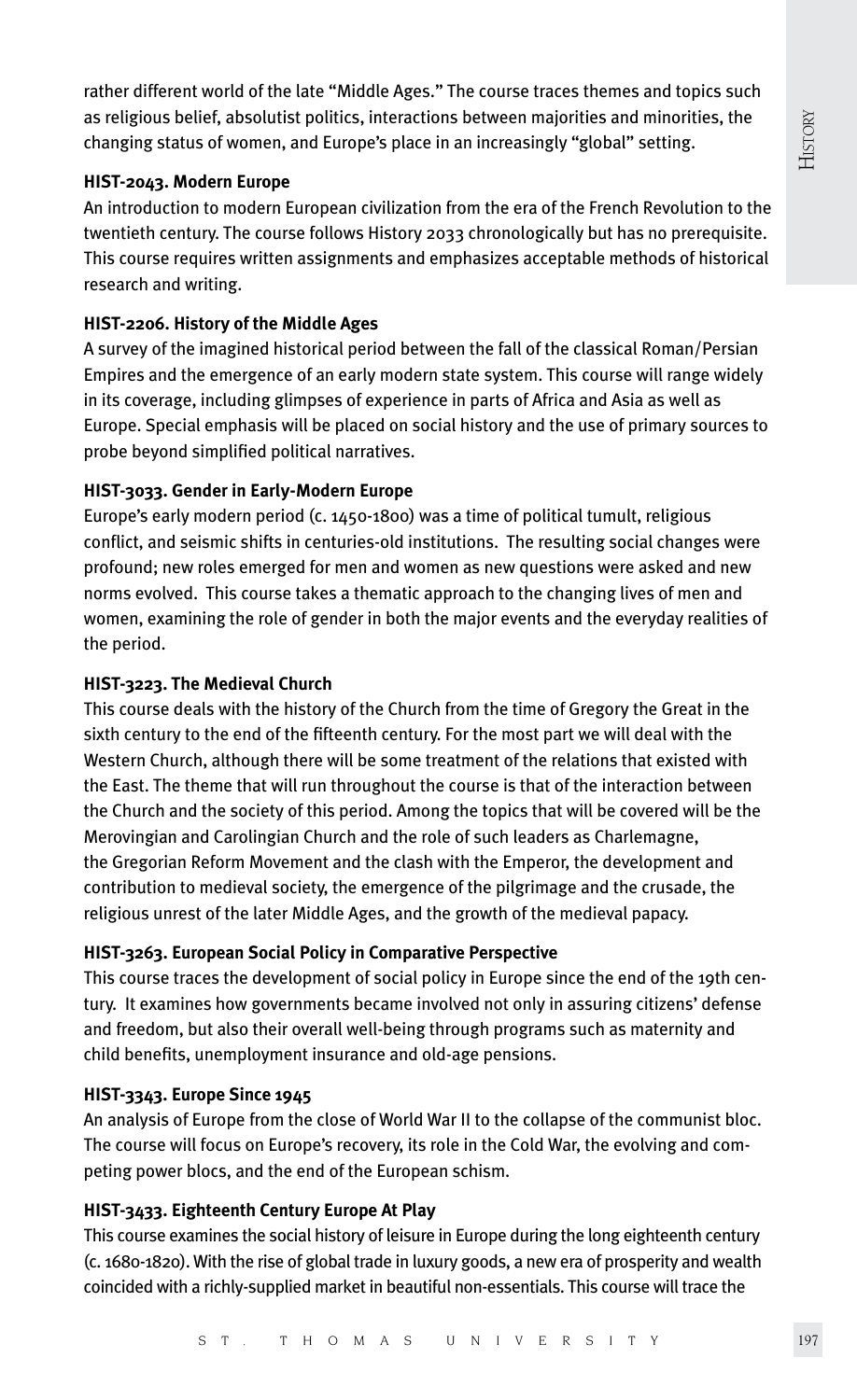social and cultural changes that went hand in glove with the entertainment fashions of the eighteenth century, and the encoded priorities and ideals of the people who enjoyed them.

#### **HIST-4206. Topics in Medieval History**

This advanced seminar deals with important aspects of social, religious, intellectual and institutional history in the so-called Middle Ages. Specific topics will change from year to year but generally focus on relationships between the different sorts of medieval communities. The seminar is intended for students with some background in pre-modern history, philosophy and/or theological traditions, whether Christian, Muslim, or Jewish.

### **State, Nation, and Locality (The Americas)**

#### **HIST-2733. United States: Colonial Settlement to Civil War**

An introductory survey that explores and examines some major developments in what becomes the United States, from early European colonization up to the Civil War of the mid-19th century. Major issues include relations with Native peoples, slavery, the African-American experience, revolution and independence, economic development, political and intellectual traditions, and social change.

#### **HIST-2743. United States: Reconstruction to 21st Century**

The continuation of the introductory survey HIST 2733. This course explores and examines some major developments in the United States, from the conclusion of the Civil War up to the present. Major issues include the legacy of the end of slavery in the United States, the expanded economic and military role of the US in the world, the emergence of transforming social movements, the changing role of the state, and American popular culture.

#### **HIST-2913. Historical Roots of Contemporary Canada**

This course examines the historical roots of many of the key issues in contemporary Canadian society. In addition to providing students with a narrative framework of Canadian history since the mid-19th century, the course will emphasize the historical dimensions of many of the most controversial issues facing Canada today, such as Quebec separatism, Aboriginal Land Claims, Western Alienation, Canada-US relations, etc. Students who have taken HIST 2806 (1806) or HIST 2823 (1823) are excluded from this course.

#### **HIST-3043. US Women's History**

This course will explore the history of American women from colonization through to the end of the 20th century, with particular emphasis on the 19th and 20th centuries. Major themes will include: race, ethnicity, and class; women and work (paid and unpaid); women and politics (both before and after suffrage in 1920); cultural assumptions about women's proper roles and their portrayal in popular culture; and women's activism.

#### **HIST-3713. Making a Living in the United States**

Making a Living in the United States examines the daily struggles of Americans to earn their daily bread over the last couple of centuries. This course will use such themes as work and workplaces, labour and capital relations, as well as the roles of gender, race, class, ethnicity and region in shaping how people made a living in the USA. There are no prerequisites for this course, however 3 credit hours in history is recommended.

#### **HIST-3723. NYC, Colony to World Capital**

This course examines the development of New York City from its establishment by the Dutch as New Amsterdam in the 1600s through its development as one of the "world cities" whose influence extends around the globe today. It is designed to use New York City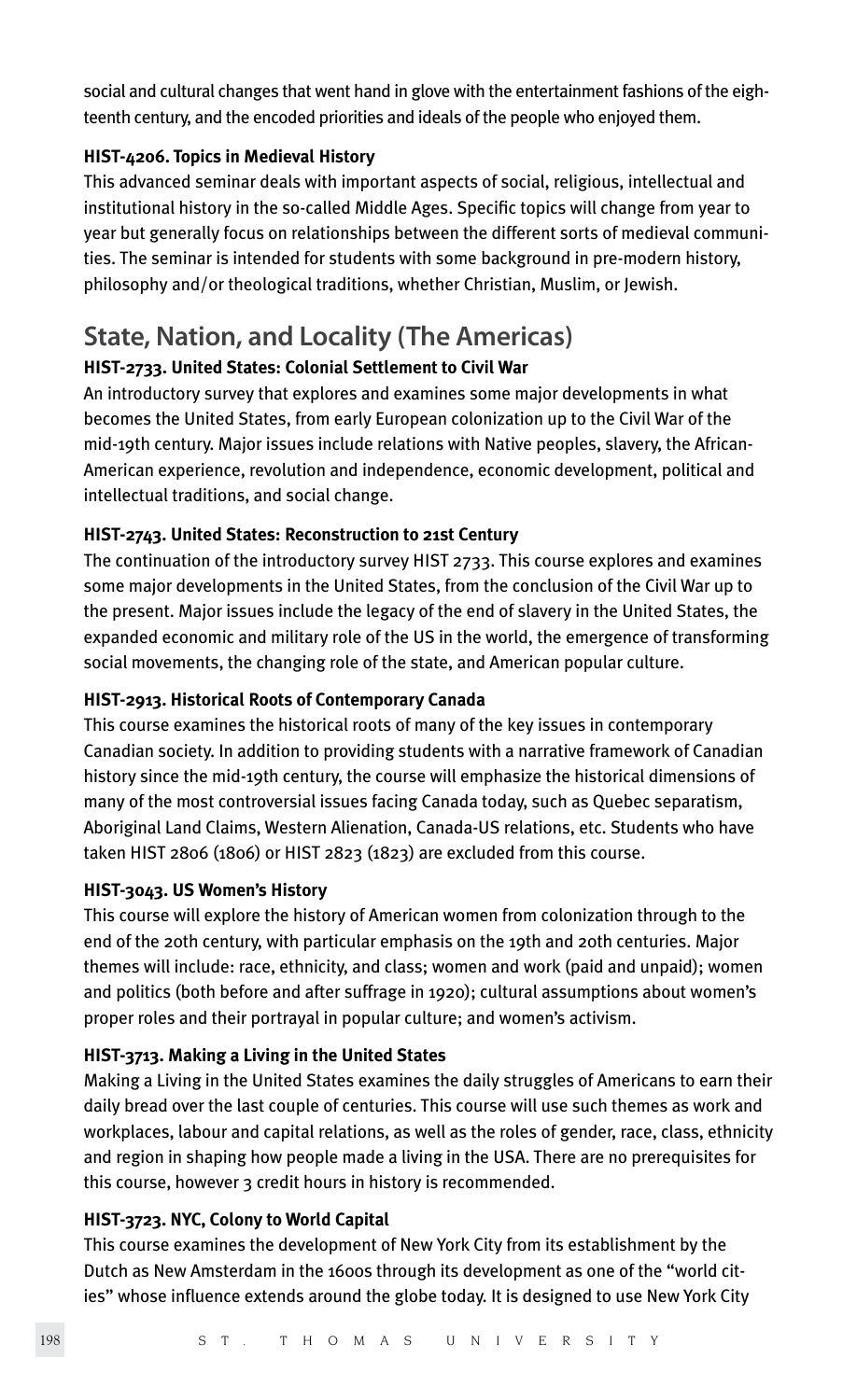itself as a workshop. The course will consider such historical themes as urban form and architecture, city people and populations, culture and recreation, city politics and social movements, the environment, and economies of cities.

#### **HIST-3743. United States Since 1945**

This course examines the changing place in the world of the United States, the superpower of the 20th century, and analyses its character as a society. The course surveys political, social, and cultural trends from the role of the US in the 1940s as a military and economic colossus to its decline in the present postmodern, post-industrial world. It deals with such topics as the Cold War, Civil Rights, Vietnam, women's liberation, suburban life, consumerism, the corporations and unions, popular culture, the 1960s counter culture, and the Internet. Prerequisite: 3 credit hours in History.

#### **HIST-3753. The Harlem Renaissance**

This course will survey some of the major themes, controversies, and personalities in African American cultural and political history between 1876 and 1919 in an attempt to contextualize the 1920s surge of African American cultural production known as the Harlem Renaissance. The course will study the racial, class, gender, and cultural politics of the era, with much time devoted to studying artifacts of the Renaissance.

#### **HIST-3873. Immigrants in Canada 1870 to Present**

This course examines the position of immigrants in Canadian society from the arrival of the railway workers after Confederation to the present. The conditions that led immigrants to leave their homeland and the economic and social policies that led to their arrival in Canada will be considered, as well as the nature of immigrant communities and their contribution and adaptation to Canada.

#### **HIST-3883. Women and Gender in Modern Canada**

This discussion-based course examines gender and women's history in Canada from c. 1850 to c. 1980. It addresses traditional historical topics in the field (industrialization, the Great Depression, World War Two, etc.) as well as emerging topics such as sport, consumerism, and student culture. Our approach will be both chronological and thematic. Prerequisite: HIST 2913 or permission of the instructor.

#### **HIST-3963. Modernity and the Rise of Consumerism in Canada, 1880-1980**

This course offers a thematic examination of the impact of modernity and consumerism on 20th century Canada. Through a combination of lectures and seminars the course examines topics such as honeymoons, films, university student initiations, tourism, and advertising campaigns in order to explore and evaluate the impact of capitalism and consumerism on Canadian life. Prerequisite: HIST 2806 (1806) or HIST 2913 or HIST 2823 (1823).

#### **HIST-3973. Canadian North: Image and Reality Since the First World War**

This course focuses on the period since the First World War and examines the development of Native Nations in the area, the interaction between them and non-Native Canadians, and the economic and political significance of northern development. No prerequisite, but an introductory course in Canadian History Since Confederation or a course in recent Canadian history will be useful.

### **State, Nation, and Locality (Asia)**

#### **HIST-2183. History of Modern India**

The course explores the history of the Indian subcontinent from c. 1500 onward. It consid-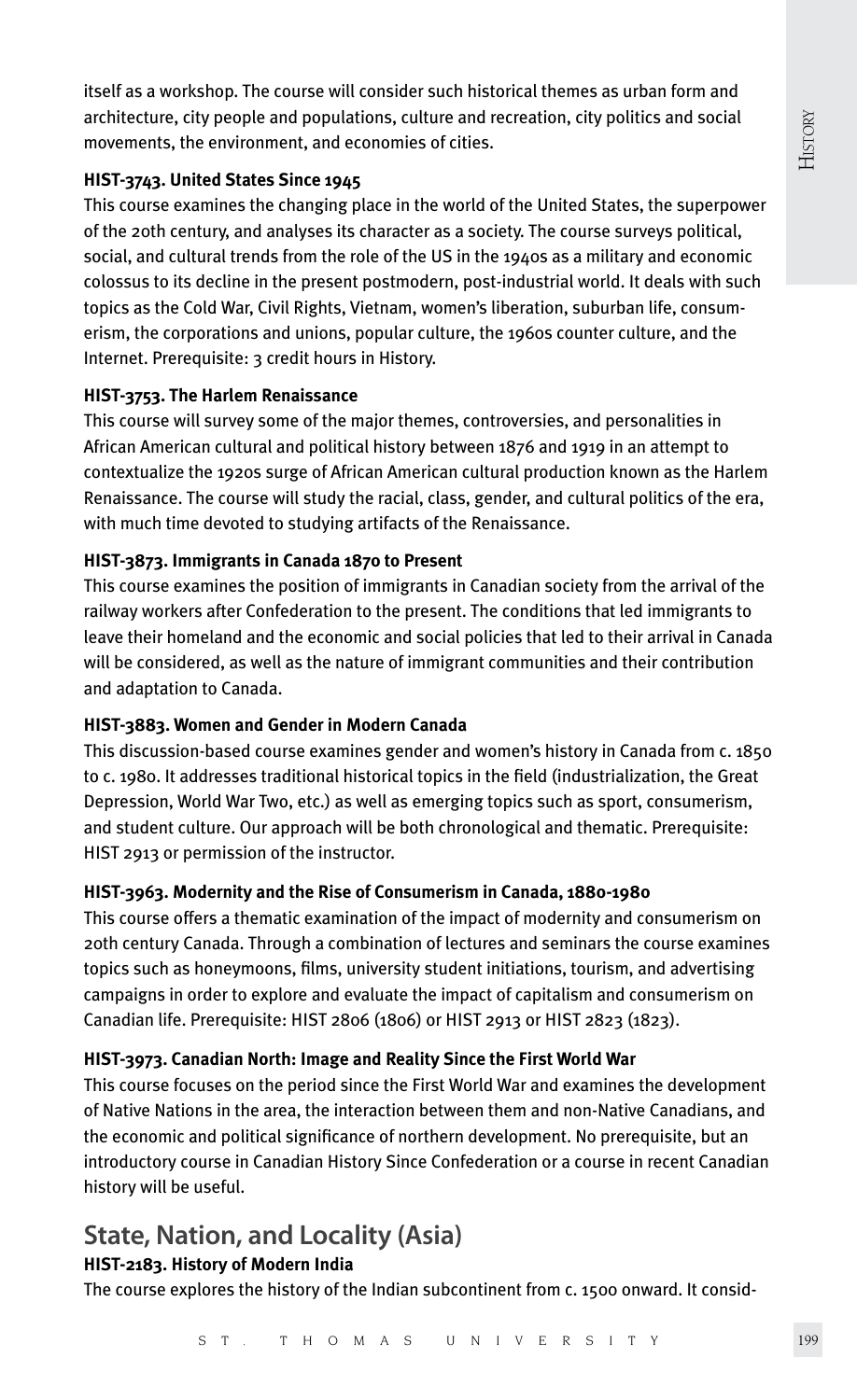ers the Mughals, the 18th-century successor states, British colonialism, Indian nationalism and postcolonial India to the present day.

#### **HIST-3113. Modern and Revolutionary China**

This is a survey of the final century of dynastic rule in China, and the rise to power of the Nationalist and Communist parties, examining social and cultural developments, the impact of Western imperialism, and the evolution of revolutionary ideologies, up to Mao's death. Prerequisite: HIST 2173 or HIST 1006 or permission of the instructor.

#### **HIST-4196. People's History of Korea**

This seminar proposes an in-depth study of the modern history of Korea from the perspective of its least acknowledged, yet determinant, agent: the people. It examines major social movements which shaped Korean history and democratisation, e.g. the college student and labour movements. It also addresses Korea's geopolitical predicament from the viewpoint of some of its victims, such as the Korean sex slaves under Japanese colonial rule and Korea's political and economic prisoners of the Cold War. Prerequisite: HIST 2173 or HIST 1006 or permission of the instructor.

### **State, Nation, and Locality (Europe)**

#### **HIST-3303. Art and Culture in 19th Century France**

This course examines the visual arts (painting, sculpture, architecture) of nineteenth-century France. It will focus on the historical, political, social, technological and artistic context in which French culture developed in the aftermath of the French Revolution. Four major themes will be addressed: art as a political and social tool, industrialization, art as a mirror of modern life, and art and nature.

#### **HIST-3363. Germany: 1871-1945**

In 1871, the newly-unified Germany looked forward to a future that seemed to promise greatness. By 1945, after two world wars, the country was in ruins. How did this come about? In this course, students study social, cultural, political and economic developments in order to understand better Germany's complex history from the late nineteenth to the mid-twentieth century.

#### **HIST-3373. The Germanies Since 1945**

The defeat of Nazi Germany and the falling-out of the victors led to the enforced division of Germany. By 1949, two separate German states had come into existence: the Federal Republic of Germany (West Germany) and the German Democratic Republic (East Germany). This course examines the history of Germany from the end of the Second World War to the present.

### **Special**

#### **HIST-2003. Exploring History: Critical Approaches to Historical Methods and Theories**

This mandatory course for History Majors and Honours students provides an introduction to the discipline of History. The course examines a variety of historiographical and methodological approaches to History, as well as the history of History. It encourages students to re-examine their assumptions about History, but it will also help students develop their basic historical research and writing skills. Exploring History provides a foundation for upperyear History courses and students are strongly encouraged to take it before their third year. Prerequisite: At least 6 credit hours in History courses at St. Thomas University.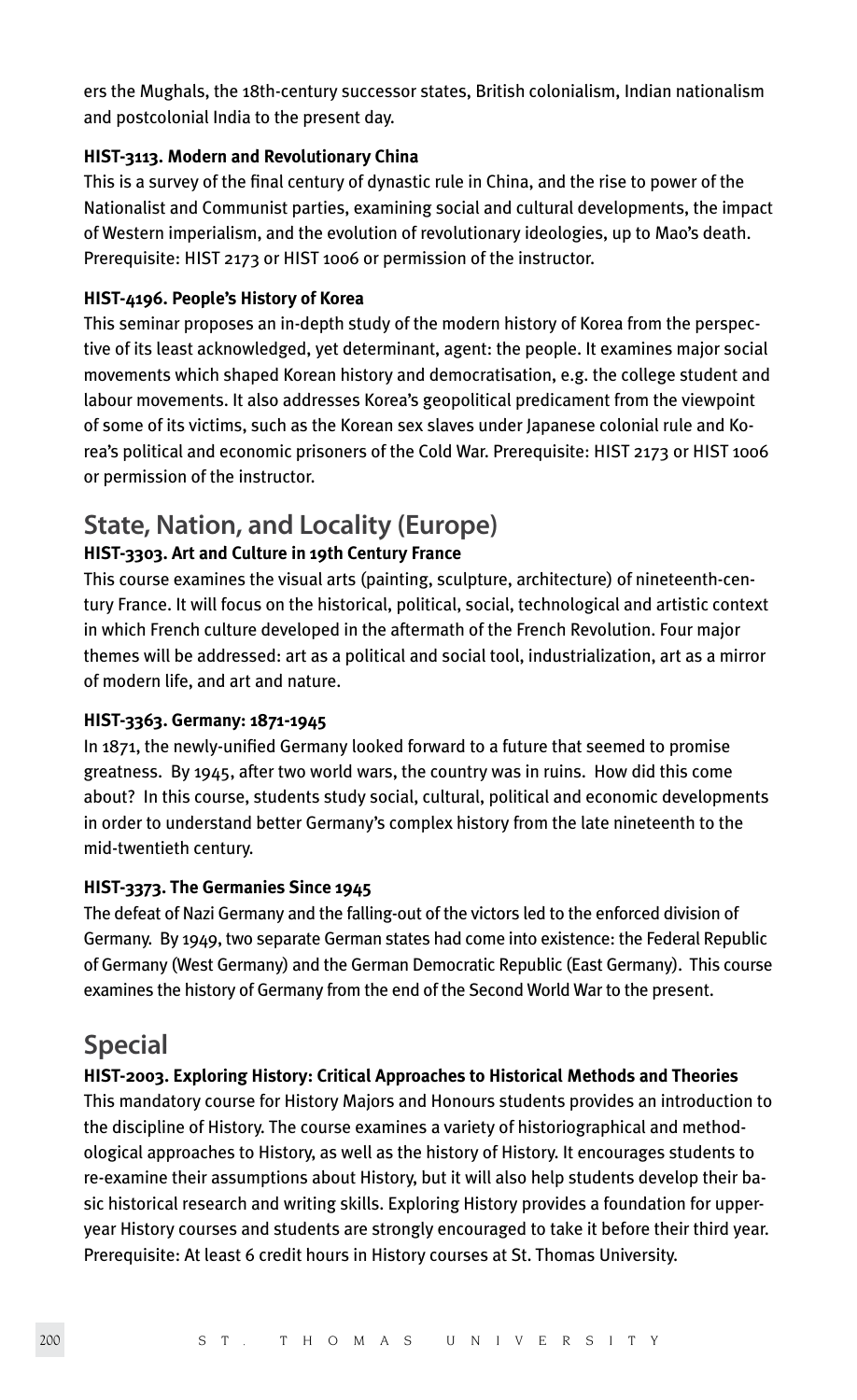#### **HIST-3553 The History Workshop**

The Workshop provides students with the opportunity to enhance their skills of historical analysis, writing and oral communication through close engagement with an important historical "event" or issue. The Workshop is recommended for students planning to take 4000-level seminars, as well as students considering an application to graduate programs or professional schools. Please consult the History Department Handbook, Chair or web page for upcoming Workshop topics. Prerequisite: Permission of the instructor.

#### **HIST-3993. Topics in Global History**

This course will examine specific topics in world history. The topics will change from year to year. For information regarding course content students should contact the Chair of the History Department. Prerequisite: At least 9 credit hours in History courses at STU or permission of the instructor.

#### **HIST-4006. History Honours Thesis**

The History Honours thesis is a scholarly essay or research paper. The topic of the thesis is determined by the student in consultation with a faculty committee. The committee is composed of the Thesis Supervisor (or supervisors) and another faculty member, typically from the History Department, who acts as the Second Reader. Students normally must submit a thesis proposal to the members of their faculty committee by 30 September of the academic year in which the thesis shall be written.

#### **HIST-4116. The World at War**

This year-long seminar examines the two world wars of the twentieth century. Students will explore various causes, aspects and outcomes of these conflicts through readings about home fronts and war fronts across the world. They will also do independent research and write a major paper based on a topic related to the course material. At least one previous course on the history of the twentieth century is strongly recommended.

#### **HIST-4123. Seminar in Global History**

This course will examine specific themes in global history. The topics will change from year to year, but might include issues such as the role of cities in history, the rise and fall of peasantries, patterns of migration, the emergence of global institutions, cultural and material exchanges, and the possibilities of global environmental history.

#### **HIST-4906. Independent Study**

With the approval of the Department, students (normally Honours candidates) may undertake a full-year course of independent study. Such a course is to be undertaken under the direction of a member of the History Department and must result in at least one scholarly paper. Application to take an independent study course must be made to the Director of Honours. The application must include a written proposal indicating the reason for doing an independent study, as well as a description of the specific area of interest, a statement of research topic, and a preliminary bibliography. In order to complete their degree requirements, students may request that an independent study be considered as an alternative to an Honours seminar.

#### **HIST-4996. Independent Study - Work Option**

With the approval of the Department, students (normally Honours candidates) may undertake one full-year course of independent study as an alternative to an Honours seminar. Such a course would be undertaken under the direction of a member of the history Department and must result in at least one scholarly paper. Application to take an